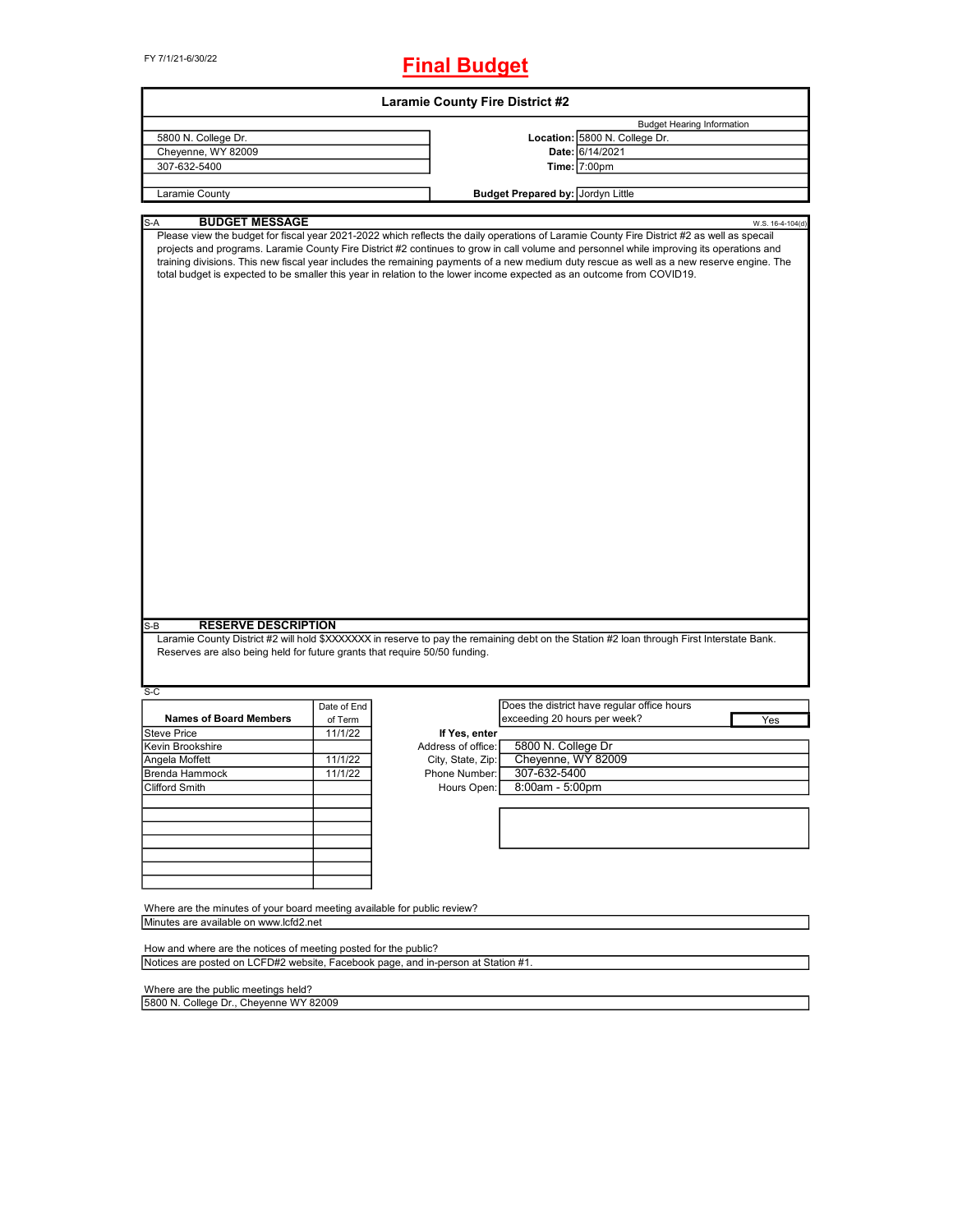#### **FINAL BUDGET SUMMARY**

|       | <b>OVERVIEW</b>                                             | 2019-2020<br>Actual | 2020-2021<br>Estimated | 2021-2022<br>Proposed | Final Approval |
|-------|-------------------------------------------------------------|---------------------|------------------------|-----------------------|----------------|
|       |                                                             |                     |                        |                       |                |
| $S-1$ | <b>Total Budgeted Expenditures</b>                          | \$2,901,633         | \$3,124,620            | \$1,666,250           | \$1,666,250    |
| $S-2$ | <b>Total Principal to Pay on Debt</b>                       | \$364.085           | \$370,000              | \$375,000             | \$375,000      |
| $S-3$ | <b>Total Change to Restricted Funds</b>                     | \$0                 | \$225,000              | \$0                   | \$0            |
|       |                                                             |                     |                        |                       |                |
| $S-4$ | <b>Total General Fund and Forecasted Revenues Available</b> | \$4,701,381         | \$4,662,823            | \$3,390,898           | \$3,390,898    |
|       |                                                             |                     |                        |                       |                |
| $S-5$ | Amount requested from County Commissioners                  | \$1,809,952         | \$1,329,043            | \$1,463,610           | \$1,463,610    |
|       |                                                             |                     |                        |                       |                |
| $S-6$ | <b>Additional Funding Needed:</b>                           |                     |                        | \$0                   | \$0            |

|              | <b>REVENUE SUMMARY</b>                       | 2019-2020   | 2020-2021   | 2021-2022   | <b>Final Approval</b>           |
|--------------|----------------------------------------------|-------------|-------------|-------------|---------------------------------|
|              |                                              | Actual      | Estimated   | Proposed    |                                 |
| $S-7$        | <b>Operating Revenues</b>                    | \$20,000    | \$0         | \$0         | \$0                             |
| $S-8$        | Tax levy (From the County Treasurer)         | \$1.809.952 | \$1,329,043 | \$1,463,610 | \$1,463,610                     |
| $S-9$        | <b>Government Support</b>                    | \$0         | \$14,000    | \$0         | \$0                             |
| $S-10$       | Grants                                       | \$481,535   | \$248,069   | \$100,000   | \$100,000                       |
| $S-11$       | Other County Support (Not from Co. Treas.)   | \$0         | \$0         | \$0         | \$0                             |
| $S-12$       | <b>Miscellaneous</b>                         | \$772,998   | \$659,270   | \$477,640   | \$477,640                       |
|              | <b>Other Forecasted Revenue</b>              | \$110,269   |             | \$0         |                                 |
| $S-13$       |                                              |             | \$905,814   |             | \$0                             |
| $S-14$       | <b>Total Revenue</b>                         | \$3,194,755 | \$3,156,196 | \$2,041,250 | \$2,041,250                     |
|              | FY 7/1/21-6/30/22                            |             |             |             | Laramie County Fire District #2 |
|              | <b>EXPENDITURE SUMMARY</b>                   | 2019-2020   | 2020-2021   | 2021-2022   |                                 |
|              |                                              | Actual      | Estimated   | Proposed    | Final Approval                  |
|              |                                              |             |             |             |                                 |
| $S-15$       | <b>Capital Outlay</b>                        | \$5,955     | \$0         | \$3,200     | \$3,200                         |
| $S-16$       | <b>Interest and Fees On Debt</b>             | \$29,268    | \$25,000    | \$25,000    | \$25,000                        |
| $S-17$       | Administration                               | \$116,174   | \$64,484    | \$99,600    | \$99,600                        |
| $S-18$       | <b>Operations</b>                            | \$2,523,692 | \$2,780,349 | \$1,304,200 | \$1,304,200                     |
| $S-19$       | <b>Indirect Costs</b>                        | \$226,544   | \$254,788   | \$234,250   | \$234,250                       |
| <b>S-20R</b> | <b>Expenditures paid by Reserves</b>         | \$0         | \$0         | \$0         | \$0                             |
| $S-20$       | <b>Total Expenditures</b>                    | \$2,901,633 | \$3,124,620 | \$1,666,250 | \$1,666,250                     |
|              |                                              |             |             |             |                                 |
|              | <b>DEBT SUMMARY</b>                          | 2019-2020   | 2020-2021   | 2021-2022   | <b>Final Approval</b>           |
|              |                                              | Actual      | Estimated   | Proposed    |                                 |
| $S-21$       | <b>Principal Paid on Debt</b>                | \$364,085   | \$370,000   | \$375,000   | \$375,000                       |
|              |                                              |             |             |             |                                 |
|              | <b>CASH AND INVESTMENTS</b>                  | 2019-2020   | 2020-2021   | 2021-2022   |                                 |
|              |                                              | Actual      | Estimated   | Proposed    | Final Approval                  |
|              |                                              |             |             |             |                                 |
| $S-22$       | <b>TOTAL GENERAL FUNDS</b>                   | \$1,506,627 | \$1,506,627 | \$1,349,648 | \$1,349,648                     |
|              | <b>Summary of Reserve Funds</b>              |             |             |             |                                 |
| $S-23$       | <b>Beginning Balance in Reserve Accounts</b> |             |             |             |                                 |
| $S-24$       | a. Sinking and Debt Service Funds            | \$0         | \$0         | \$0         | \$0                             |
| $S-25$       | b. Reserves                                  | \$388,414   | \$388,414   | \$441,097   | \$441,097                       |
| $S-26$       | c. Bond Funds                                | \$0         | \$0         | \$0         | \$0                             |
|              | Total Reserves (a+b+c)                       | \$388,414   | \$388,414   | \$441,097   | \$441,097                       |
| $S-27$       | Amount to be added                           |             |             |             |                                 |
| $S-28$       | a. Sinking and Debt Service Funds            | \$0         | \$0         | \$0         | \$0                             |
|              |                                              | $\sim$      | 000500      | $\sim$      | $\sim$                          |

- 
- S-30 c. Bond Funds
	- **Total** to be added (a+b+c)

| --- |                                     |
|-----|-------------------------------------|
| 33  | TOTAL RESERVES AT END OF FISCAL YEA |

|        |                                      | ÷.        |           | ÷-        |                  |
|--------|--------------------------------------|-----------|-----------|-----------|------------------|
|        | Total Reserves (a+b+c)               | \$388.414 | \$388,414 | \$441.097 | \$441,097        |
| S-27   | Amount to be added                   |           |           |           |                  |
| $S-28$ | a. Sinking and Debt Service Funds    | \$0       | \$0       | \$0       | \$0 <sub>1</sub> |
| S-29   | b. Reserves                          | \$0       | \$225,000 | \$0       | \$0              |
| S-30   | c. Bond Funds                        | \$0       | \$0       | \$0       | \$0              |
|        | Total to be added (a+b+c)            | \$0       | \$225,000 | \$0       | \$0              |
| $S-31$ | Subtotal                             | \$388,414 | \$613,414 | \$441.097 | \$441,097        |
| $S-32$ | Less Total to be spent               | \$0       | \$0       | \$0       | \$0              |
| $S-33$ | TOTAL RESERVES AT END OF FISCAL YEAR | \$388,414 | \$613,414 | \$441.097 | \$441,097        |

*End of Summary*

*Budget Officer / District Official (if not same as "Submitted by")*

Date adopted by Special District

Cheyenne, WY 82009 **DISTRICT ADDRESS:** 5800 N. College Dr. **PREPARED BY:** Jordyn Little

**DISTRICT PHONE:** 307-632-5400

1/23/19 *Form approved by Wyoming Department of Audit, Public Funds Division Prepared in compliance with the Uniform Municipal Fiscal Procedures Act (W.S. 16-4-101 through 124) as it applies.*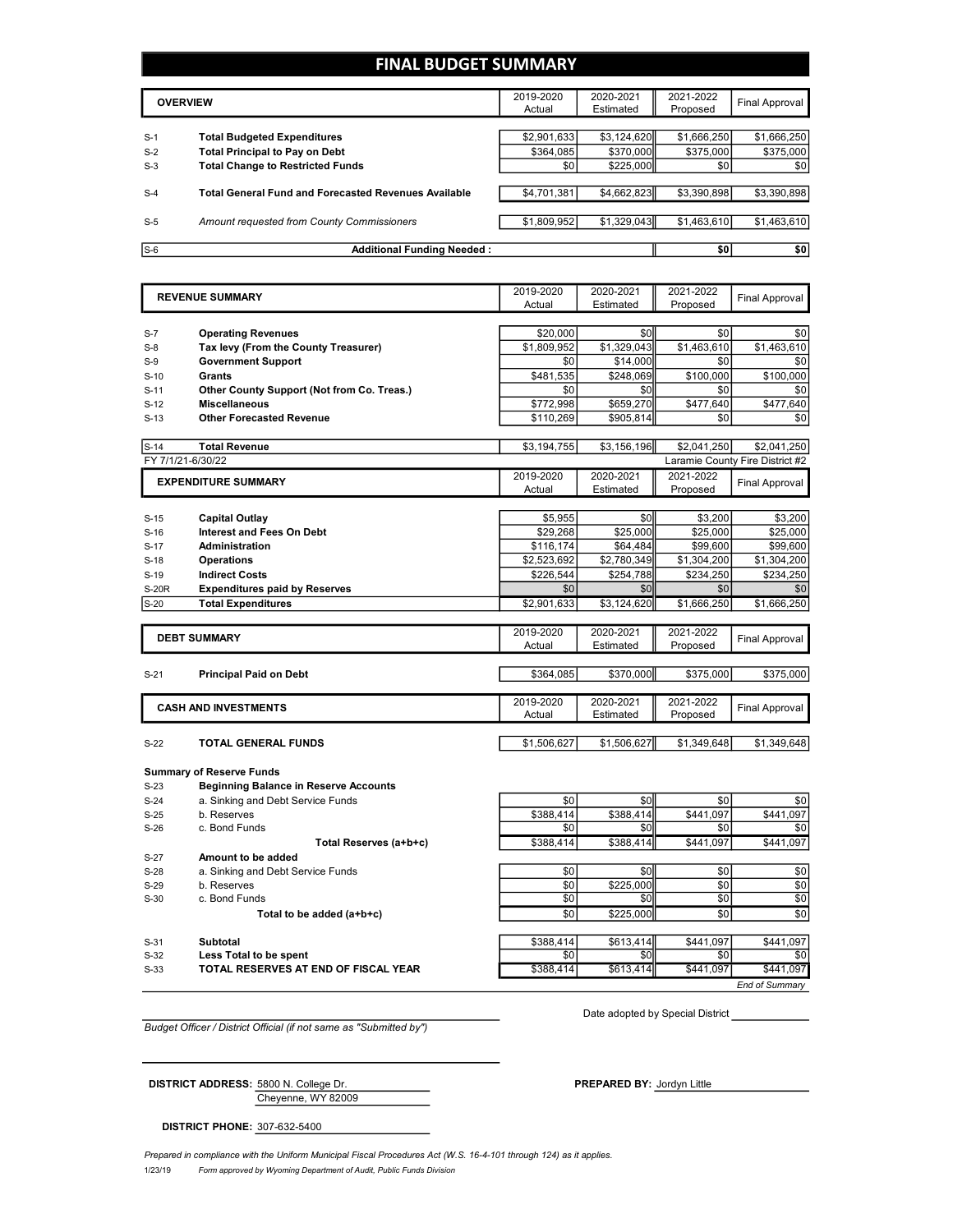# **Final Budget**

|                  | Laramie County Fire District #2                                                        |                                 |                     |                          | <b>FYE</b>            | 6/30/2022             |
|------------------|----------------------------------------------------------------------------------------|---------------------------------|---------------------|--------------------------|-----------------------|-----------------------|
|                  | <b>NAME OF DISTRICT/BOARD</b>                                                          |                                 |                     |                          |                       |                       |
|                  | PROPERTY TAXES AND ASSESSMENTS                                                         |                                 |                     |                          |                       |                       |
|                  |                                                                                        |                                 |                     |                          |                       |                       |
|                  |                                                                                        | <b>DOA Chart</b><br>of Accounts | 2019-2020<br>Actual | 2020-2021<br>Estimated   | 2021-2022<br>Proposed | <b>Final Approval</b> |
| $R-1$<br>$R-1.1$ | <b>Property Taxes and Assessments Received</b><br>Tax Levy (From the County Treasurer) | 4001                            |                     | \$1,809,952 1,329,042.85 | \$1,463,610           | \$1,463,610           |
| $R-1.2$          | Other County Support (see note on the right)                                           | 4005                            |                     |                          |                       |                       |
|                  |                                                                                        |                                 |                     |                          |                       |                       |
|                  | <b>FORECASTED REVENUE</b>                                                              |                                 |                     |                          |                       |                       |
|                  |                                                                                        |                                 |                     |                          |                       |                       |
|                  |                                                                                        | <b>DOA Chart</b><br>of Accounts | 2019-2020<br>Actual | 2020-2021<br>Estimated   | 2021-2022<br>Proposed | <b>Final Approval</b> |
| $R-2$            | <b>Revenues from Other Governments</b>                                                 |                                 |                     |                          |                       |                       |
| $R - 2.1$        | State Aid                                                                              | 4211                            |                     |                          |                       |                       |
| $R-2.2$          | Additional County Aid (non-treasurer)                                                  | 4237                            |                     |                          |                       |                       |
| $R-2.3$          | City (or Town) Aid                                                                     | 4237<br>4237                    |                     | \$14,000                 |                       |                       |
| $R-2.4$          | Other (Specify)                                                                        |                                 | \$0                 |                          |                       |                       |
| $R-2.5$<br>$R-3$ | <b>Total Government Support</b><br><b>Operating Revenues</b>                           |                                 |                     | \$14,000                 | \$0                   | \$0                   |
| $R-3.1$          | <b>Customer Charges</b>                                                                | 4300                            |                     |                          |                       |                       |
| $R-3.2$          | Sales of Goods or Services                                                             | 4300                            | \$20,000            |                          |                       |                       |
| $R-3.3$          | <b>Other Assessments</b>                                                               | 4503                            |                     |                          |                       |                       |
| $R-3.4$          | <b>Total Operating Revenues</b>                                                        |                                 | \$20,000            | \$0                      | \$0                   | \$0                   |
| $R-4$            | <b>Grants</b>                                                                          |                                 |                     |                          |                       |                       |
| $R-4.1$          | <b>Direct Federal Grants</b>                                                           | 4201                            | \$329,102           | \$122,970                | \$95,000              | \$95.000              |
| R-4.2            | Federal Grants thru State Agencies                                                     | 4201                            |                     |                          |                       |                       |
| R-4.3            | Grants from State Agencies                                                             | 4211                            | \$152,433           | \$125,099                | \$5,000               | \$5,000               |
| $R-4.4$          | <b>Total Grants</b>                                                                    |                                 | \$481,535           | \$248,069                | \$100,000             | \$100,000             |
| $R-5$            | <b>Miscellaneous Revenue</b>                                                           |                                 |                     |                          |                       |                       |
| $R-5.1$          | Interest                                                                               | 4501                            | \$1,775             | \$692                    | \$420                 | \$420                 |
| $R-5.2$          | Other: Specify<br>Reserve                                                              | 4500                            |                     |                          | \$342,120             | \$342,120             |
| $R-5.3$          | Other: See Additional                                                                  |                                 | \$771,223           | \$658,577                | \$135,100             | \$135,100             |
| $R-5.4$          | <b>Total Miscellaneous</b>                                                             |                                 | \$772,998           | \$659.270                | \$477.640             | \$477,640             |
| $R-5.5$          | <b>Total Forecasted Revenue</b>                                                        |                                 | \$1,274,533         | \$921,339                | \$577,640             | \$577,640             |
| $R-6$            | <b>Other Forecasted Revenue</b>                                                        |                                 |                     |                          |                       |                       |
| $R-6.1$          | a. Other past due as estimated by Co. Treas.                                           | 4004                            |                     |                          |                       |                       |
| $R-6.2$          | b. Other forecasted revenue (specify):                                                 |                                 |                     |                          |                       |                       |
| $R-6.3$          | Wildland Income                                                                        | 4500                            | \$106,233           | \$905,814                | \$0                   |                       |
| $R-6.4$          | <b>HTLC</b>                                                                            | 4500                            | \$4,036             | \$0                      | \$0                   |                       |
| $R-6.5$          |                                                                                        |                                 |                     |                          |                       |                       |
| R-6.6            | Total Other Forecasted Revenue (a+b)                                                   |                                 | \$110,269           | \$905,814                | \$0                   | \$0                   |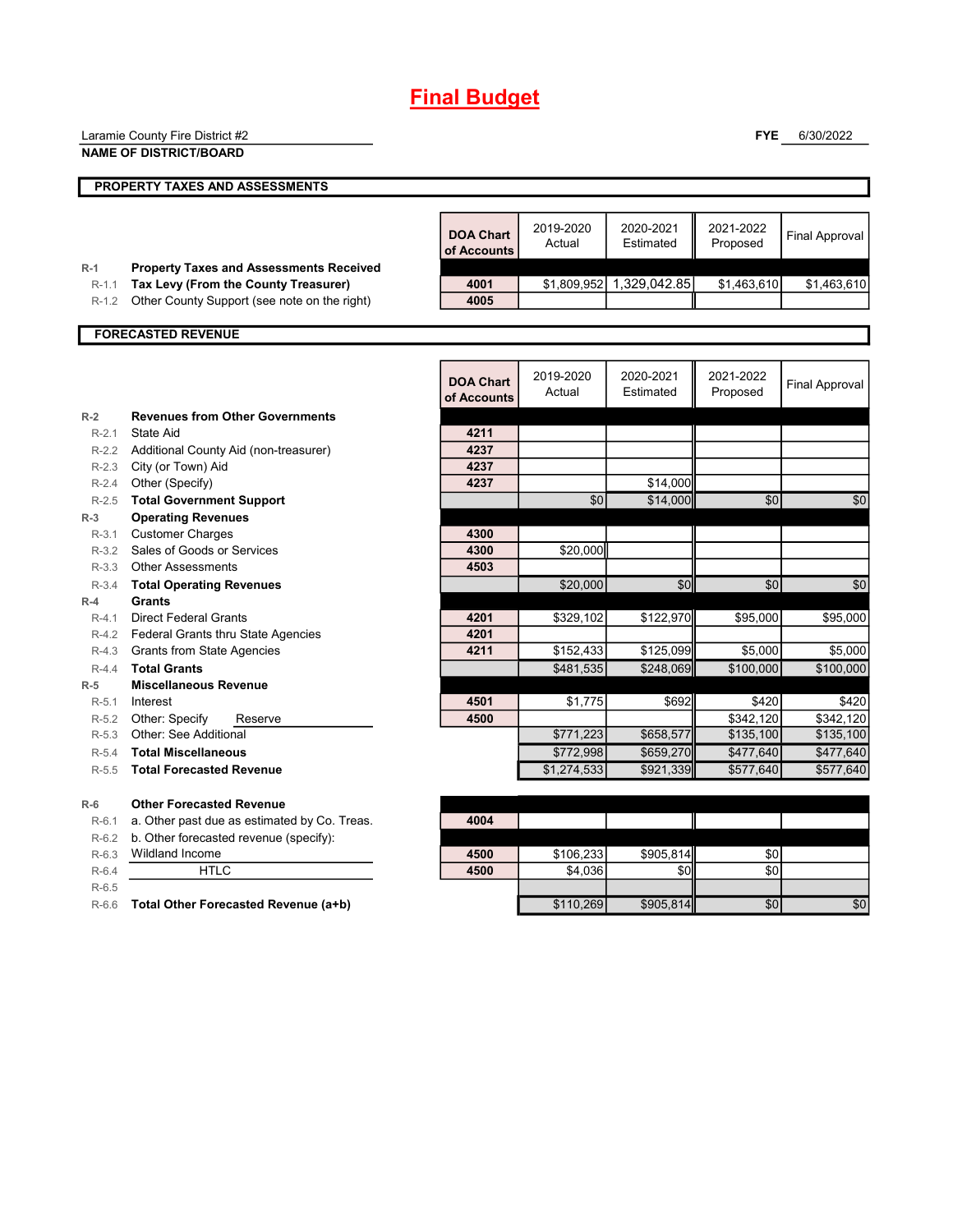#### **NAME OF DISTRICT/BOARD**

#### **CAPITAL OUTLAY BUDGET**

| E-1       | <b>Capital Outlay</b>       |      |
|-----------|-----------------------------|------|
| $E - 1.1$ | <b>Real Property</b>        | 6201 |
| $E - 1.2$ | Vehicles                    | 6210 |
| $E - 1.3$ | <b>Office Equipment</b>     | 6211 |
| $E - 1.4$ | Other (Specify)             |      |
| $E-1.5$   | Station #2 Lease            | 6200 |
| $E-1.6$   |                             | 6200 |
| $E - 1.7$ |                             |      |
| $E-1.8$   | <b>TOTAL CAPITAL OUTLAY</b> |      |
|           |                             |      |

|         |                             | <b>DOA Chart</b><br>of Accounts | 2019-2020<br>Actual | 2020-2021<br>Estimated | 2021-2022<br>Proposed | Final Approval |
|---------|-----------------------------|---------------------------------|---------------------|------------------------|-----------------------|----------------|
|         | <b>Capital Outlay</b>       |                                 |                     |                        |                       |                |
| $E-1.1$ | <b>Real Property</b>        | 6201                            |                     |                        |                       |                |
| $E-1.2$ | Vehicles                    | 6210                            |                     |                        |                       |                |
| $E-1.3$ | Office Equipment            | 6211                            |                     |                        |                       |                |
| $E-1.4$ | Other (Specify)             |                                 |                     |                        |                       |                |
| $E-1.5$ | Station #2 Lease            | 6200                            | \$5,955             |                        | \$3,200               | \$3,200        |
| $E-1.6$ |                             | 6200                            |                     |                        |                       |                |
| $E-1.7$ |                             |                                 |                     |                        |                       |                |
| $E-1.8$ | <b>TOTAL CAPITAL OUTLAY</b> |                                 | \$5,955             | \$0                    | \$3,200               | \$3,200        |

#### **ADMINISTRATION BUDGET**

|           |                                      | <b>DOA Chart</b><br>of Accounts | 2019-2020<br>Actual | 2020-2021<br>Estimated | 2021-2022<br>Proposed | <b>Final Approval</b> |
|-----------|--------------------------------------|---------------------------------|---------------------|------------------------|-----------------------|-----------------------|
| $E-2$     | <b>Personnel Services</b>            |                                 |                     |                        |                       |                       |
| $E - 2.1$ | Administrator                        | 7002                            | \$53,433            | \$45,833               | \$52,500              | \$52,500              |
| $E-2.2$   | Secretary                            | 7003                            |                     |                        |                       |                       |
| $E - 2.3$ | Clerical                             | 7004                            |                     |                        |                       |                       |
| $E-2.4$   | Other (Specify)                      |                                 |                     |                        |                       |                       |
| $E-2.5$   |                                      | 7005                            |                     |                        |                       |                       |
| $E-2.6$   |                                      | 7005                            |                     |                        |                       |                       |
| $E - 2.7$ |                                      |                                 |                     |                        |                       |                       |
| $E-3$     | <b>Board Expenses</b>                |                                 |                     |                        |                       |                       |
| $E - 3.1$ | Travel                               | 7011                            | \$6,937             |                        | \$4,000               | \$4,000               |
| $E - 3.2$ | Mileage                              | 7012                            |                     |                        | \$0                   |                       |
| $E - 3.3$ | Other (Specify)                      |                                 |                     |                        |                       |                       |
| $E - 3.4$ | <b>Board Supplies</b>                | 7013                            | \$1,291             |                        | \$1,000               | \$1,000               |
| $E - 3.5$ |                                      | 7013                            |                     |                        |                       |                       |
| $E-3.6$   |                                      |                                 |                     |                        |                       |                       |
| $E-4$     | <b>Contractual Services</b>          |                                 |                     |                        |                       |                       |
| $E - 4.1$ | Legal                                | 7021                            | \$117               |                        | \$3,000               | \$3,000               |
| $E-4.2$   | Accounting/Auditing                  | 7022                            | \$8.750             |                        | \$9.000               | \$9,000               |
| $E-4.3$   | Other (Specify)                      |                                 |                     |                        |                       |                       |
| $E-4.4$   | Background check                     | 7023                            | \$1,272             |                        | \$1,000               | \$1,000               |
| $E-4.5$   | <b>Bank Fees</b>                     | 7023                            | \$101               |                        | \$100                 | \$100                 |
| $E-4.6$   |                                      |                                 |                     |                        |                       |                       |
| $E-5$     | <b>Other Administrative Expenses</b> |                                 |                     |                        |                       |                       |
| $E - 5.1$ | <b>Office Supplies</b>               | 7031                            | \$1,986             |                        | \$500                 | \$500                 |
| $E - 5.2$ | Office equipment, rent & repair      | 7032                            | \$7,192             |                        | \$4,000               | \$4,000               |
| $E-5.3$   | Education                            | 7033                            | \$10,533            | \$358                  | \$12,000              | \$12,000              |
| $E - 5.4$ | Registrations                        | 7034                            | \$3,337             |                        | \$3,000               | \$3,000               |
| $E-5.5$   | Other (Specify)                      |                                 |                     |                        |                       |                       |
| $E - 5.6$ | Postage                              | 7035                            | \$311               | \$399                  | \$1,500               | \$1,500               |
| $E - 5.7$ | Computer/IT                          | 7035                            | \$20,914            | \$17,894               | \$8,000               | \$8,000               |
| $E - 5.8$ |                                      |                                 |                     |                        |                       |                       |
| $E-6$     | <b>TOTAL ADMINISTRATION</b>          |                                 | \$116,174           | \$64,484               | \$99,600              | \$99,600              |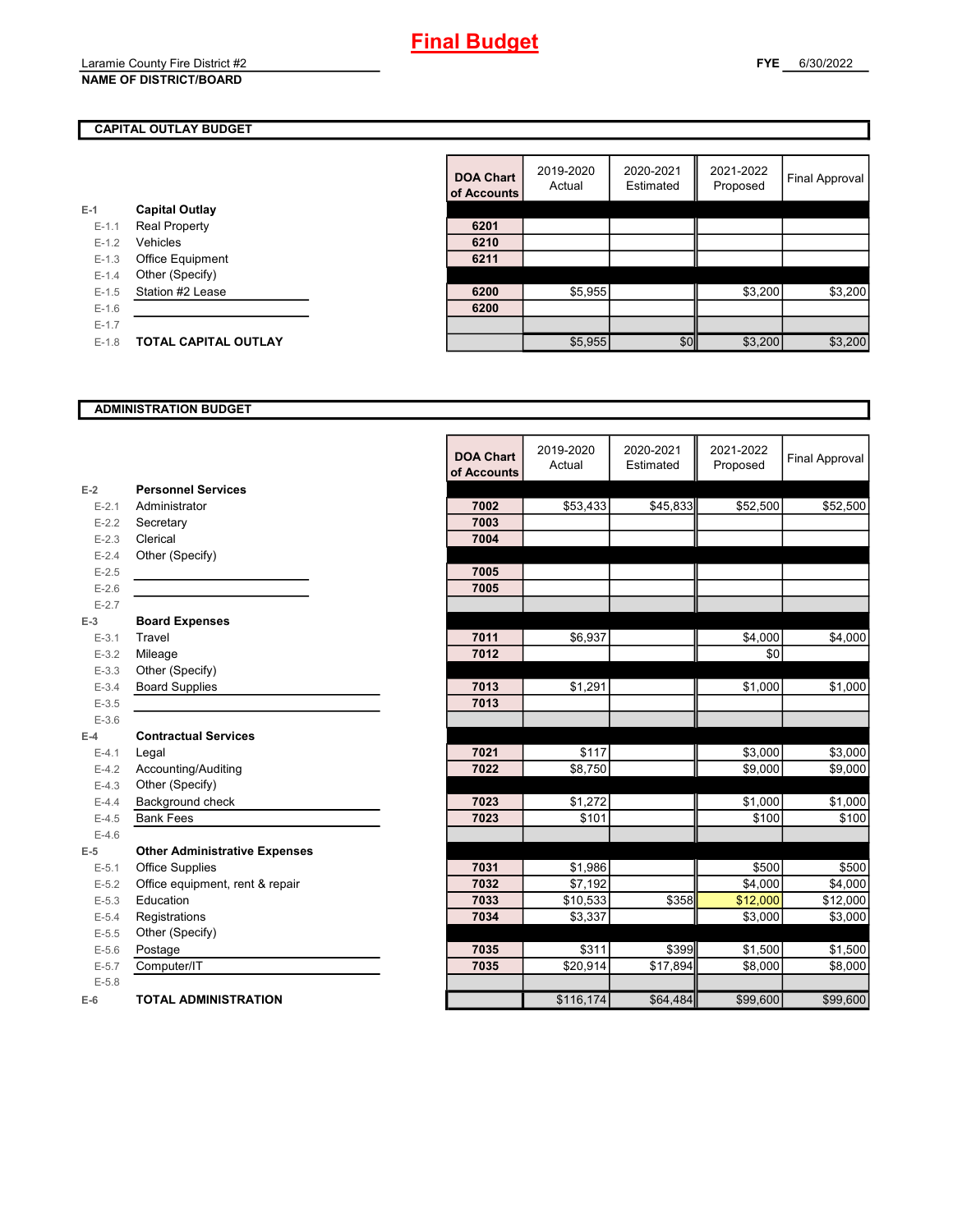#### **OPERATIONS BUDGET**

|           |                                        | <b>DOA Chart</b><br>of Accounts | 2019-2020<br>Actual | 2020-2021<br>Estimated | 2021-2022<br>Proposed | <b>Final Approval</b> |
|-----------|----------------------------------------|---------------------------------|---------------------|------------------------|-----------------------|-----------------------|
| $E-7$     | <b>Personnel Services</b>              |                                 |                     |                        |                       |                       |
| $E - 7.1$ | Wages--Operations                      | 7202                            | \$525,109           | \$527,630              | \$470,900             | \$470,900             |
| $E - 7.2$ | <b>Service Contracts</b>               | 7203                            |                     |                        |                       |                       |
| $E - 7.3$ | Other (Specify)                        |                                 |                     |                        |                       |                       |
| $E - 7.4$ | <b>Volunteer Stipend</b>               | 7204                            | \$100,000           | \$100,000              | \$100,000             | \$100,000             |
| $E - 7.5$ | SAFER grant for missed work            | 7204                            | \$2,580             |                        | \$8,000               | \$8,000               |
| $E - 7.6$ |                                        |                                 |                     |                        |                       |                       |
| $E-8$     | <b>Travel</b>                          |                                 |                     |                        |                       |                       |
| $E-8.1$   | Mileage                                | 7211                            | \$0                 | \$0                    | \$0                   |                       |
| $E-8.2$   | Other (Specify)                        |                                 |                     |                        |                       |                       |
| $E-8.3$   | Fuel                                   | 7212                            | \$40,443            | \$32,786               | \$35,000              | \$35,000              |
| $E - 8.4$ |                                        | 7212                            |                     |                        |                       |                       |
| $E - 8.5$ |                                        |                                 |                     |                        |                       |                       |
| $E-9$     | <b>Operating supplies (List)</b>       |                                 |                     |                        |                       |                       |
| $E-9.1$   | Supplies                               | 7220                            | \$136,400           | \$140,826              | \$109,600             | \$109,600             |
| $E-9.2$   | New Equipment                          | 7220                            | \$336,465           | \$75,370               | \$29,500              | \$29,500              |
| $E-9.3$   | Equip/Apparatus Maintenance            | 7220                            | \$137,760           | \$133,390              | \$107,250             | \$107,250             |
| $E-9.4$   | <b>Building Maintenance</b>            | 7220                            | \$100,041           | \$35,372               | \$20,500              | \$20,500              |
| $E-9.5$   |                                        |                                 |                     |                        |                       |                       |
| $E-10$    | <b>Program Services (List)</b>         |                                 |                     |                        |                       |                       |
| $E-10.1$  | <b>Recruitment &amp; Retention</b>     | 7230                            | \$24,359            | \$15,102               | \$17,000              | \$17,000              |
| $E-10.2$  | Training                               | 7230                            | \$84,038            | \$70,329               | \$66,500              | \$66,500              |
| $E-10.3$  | Residency                              | 7230                            | \$25,934            | \$18,101               | \$60,000              | \$60,000              |
| $E-10.4$  |                                        | 7230                            |                     |                        |                       |                       |
| $E-10.5$  |                                        |                                 |                     |                        |                       |                       |
| $E-11$    | <b>Contractual Arrangements (List)</b> |                                 |                     |                        |                       |                       |
| $E-11.1$  | <b>Utilities</b>                       | 7400                            | \$63,279            | \$63,681               | \$71,700              | \$71,700              |
| $E-11.2$  | <b>New Vehicles</b>                    | 7400                            | \$785,139           | \$242,389              | $\overline{$208,250}$ | \$208,250             |
| $E-11.3$  | <b>Rural Water</b>                     | 7400                            | \$0                 | \$105,740              | \$0                   |                       |
| $E-11.4$  |                                        | 7400                            |                     |                        |                       |                       |
| $E-11.5$  |                                        |                                 |                     |                        |                       |                       |
| $E-12$    | <b>Other operations (Specify)</b>      |                                 |                     |                        |                       |                       |
| $E-12.1$  | Capital Improvements                   | 7450                            | \$27,671            | \$542,717              | \$0                   |                       |
| $E-12.2$  | Wildland                               | 7450                            | \$134,475           | \$676,916              | \$0                   |                       |
| $E-12.3$  |                                        | 7450                            |                     |                        |                       |                       |
| $E-12.4$  |                                        | 7450                            |                     |                        |                       |                       |
| $E-12.5$  |                                        |                                 |                     |                        |                       |                       |
| $E-13$    | <b>TOTAL OPERATIONS</b>                |                                 | \$2,523,692         | \$2,780,349            | \$1,304,200           | \$1,304,200           |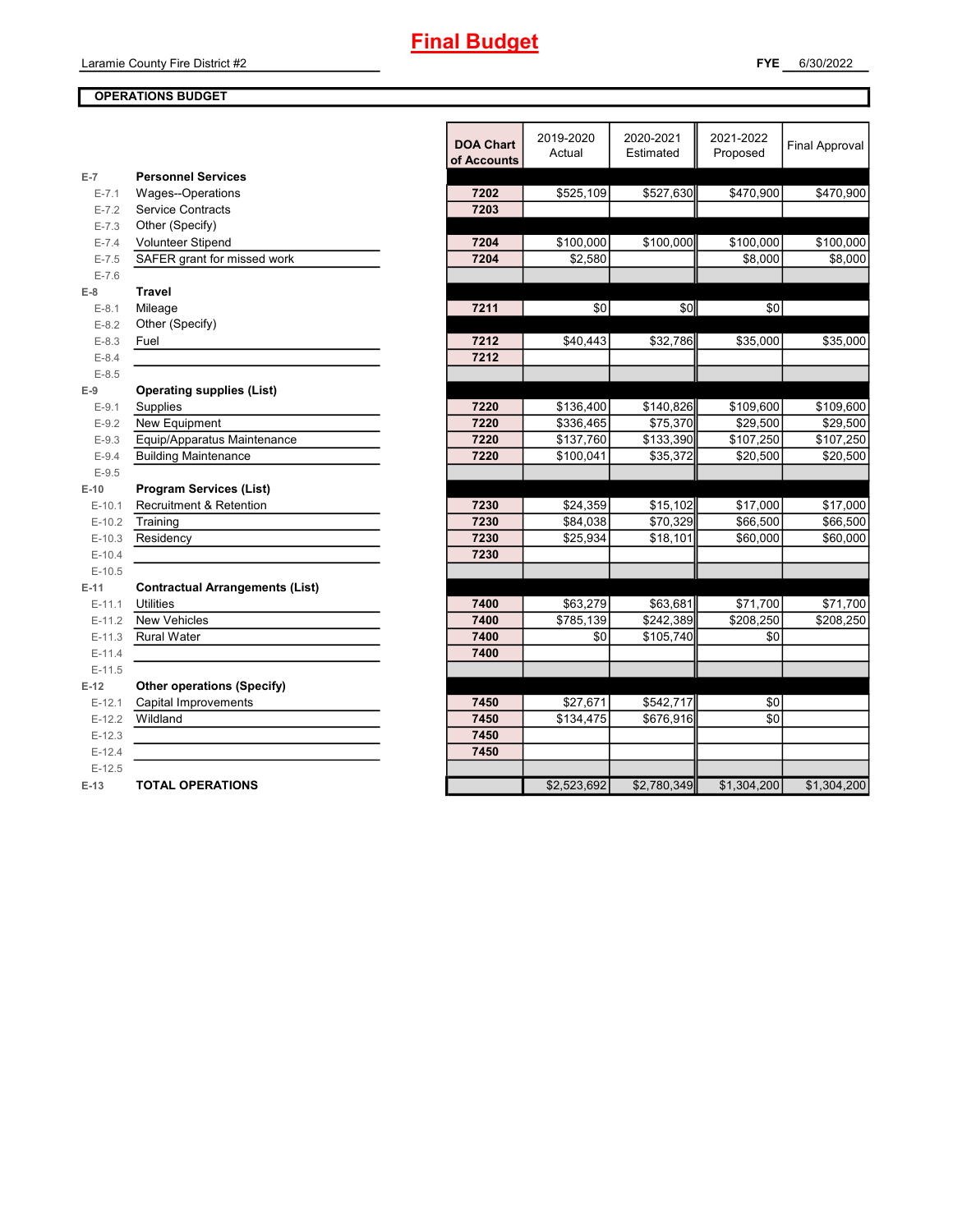## **Final Budget**

Laramie County Fire District #2

#### **INDIRECT COSTS BUDGET**

|          |                               | <b>DOA Chart</b><br>of Accounts | 2019-2020<br>Actual | 2020-2021<br>Estimated | 2021-2022<br>Proposed | <b>Final Approval</b> |
|----------|-------------------------------|---------------------------------|---------------------|------------------------|-----------------------|-----------------------|
| $E-14$   | Insurance                     |                                 |                     |                        |                       |                       |
| $E-14.1$ | Liability                     | 7502                            |                     |                        | \$8,000               | \$8,000               |
| $E-14.2$ | <b>Buildings and vehicles</b> | 7503                            | \$50,579            | \$606                  | \$32,000              | \$32,000              |
| $E-14.3$ | Equipment                     | 7504                            |                     |                        |                       |                       |
| $E-14.4$ | Other (Specify)               |                                 |                     |                        |                       |                       |
| $E-14.5$ |                               | 7505                            |                     |                        |                       |                       |
| $E-14.6$ |                               | 7505                            |                     |                        |                       |                       |
| $E-14.7$ |                               |                                 |                     |                        |                       |                       |
| $E-15$   | Indirect payroll costs:       |                                 |                     |                        |                       |                       |
| $E-15.1$ | FICA (Social Security) taxes  | 7511                            | \$16,437            | \$33,266               | \$18,000              | \$18,000              |
| $E-15.2$ | <b>Workers Compensation</b>   | 7512                            | \$35,966            | \$66,954               | \$45,000              | \$45,000              |
| $E-15.3$ | <b>Unemployment Taxes</b>     | 7513                            | \$496               | \$3,267                | \$500                 | \$500                 |
| $E-15.4$ | Retirement                    | 7514                            | \$58,749            | \$74,123               | \$61,750              | \$61,750              |
| $E-15.5$ | <b>Health Insurance</b>       | 7515                            | \$55,814            | \$63,036               | \$59,000              | \$59,000              |
| $E-15.6$ | Other (Specify)               |                                 |                     |                        |                       |                       |
| $E-15.7$ | Medicare                      | 7516                            | \$8,504             | \$13,536               | \$10,000              | \$10,000              |
| $E-15.8$ |                               | 7516                            |                     |                        |                       |                       |
| $E-15.9$ |                               |                                 |                     |                        |                       |                       |
|          |                               |                                 |                     |                        |                       |                       |
| $E-17$   | <b>TOTAL INDIRECT COSTS</b>   |                                 | \$226,544           | \$254,788              | \$234,250             | \$234,250             |
|          |                               |                                 |                     |                        |                       |                       |

#### **DEBT SERVICE BUDGET**

|         |                           | <b>DOA Chart</b><br>of Accounts | 2019-2020<br>Actual | 2020-2021<br>Estimated | 2021-2022<br>Proposed | Final Approval |
|---------|---------------------------|---------------------------------|---------------------|------------------------|-----------------------|----------------|
|         | <b>Debt Service</b>       |                                 |                     |                        |                       |                |
| $D-1.1$ | Principal                 | 6401                            | \$364.085           | \$370,000              | \$375,000             | \$375,000      |
| $D-1.2$ | Interest                  | 6410                            | \$29.268            | \$25,000               | \$25,000              | \$25,000       |
| $D-1.3$ | Fees                      | 6420                            |                     |                        |                       |                |
|         | <b>TOTAL DEBT SERVICE</b> |                                 | \$393,353           | \$395,000              | \$400,000             | \$400,000      |

| D-1 | <b>Debt Service</b> |
|-----|---------------------|
|-----|---------------------|

**D-1.1 Principal** 

D-1.3 **Fees** 

**D-2 TOTAL DEBT SERVICE**